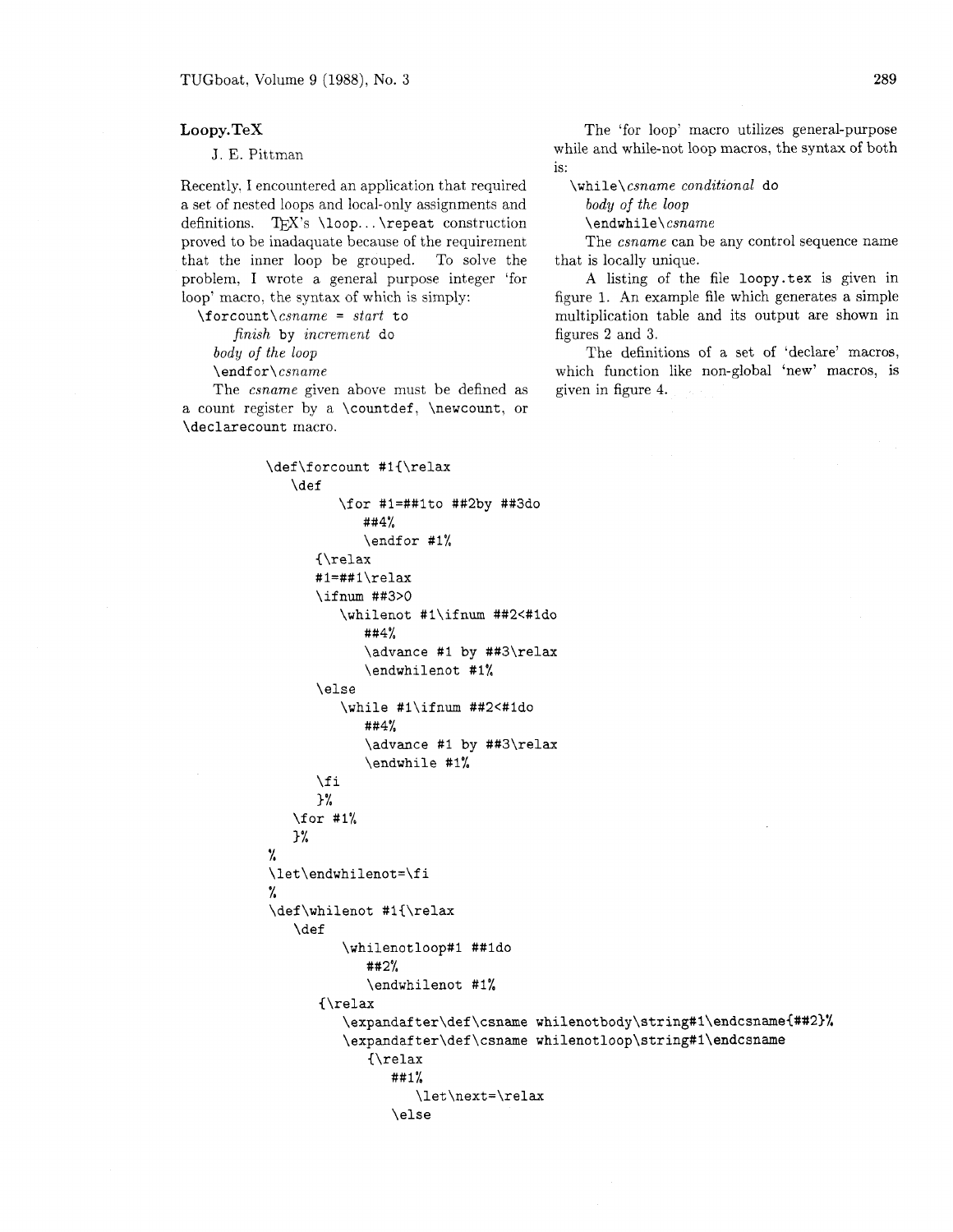```
\csname whilenotbody\string#1\endcsname
                    \expandafter\let\expandafter\next
                          \csname whilenotloop\string#1\endcsname
                \fi
                \frac{1}{2}\csname whilenotloop\string#1\endcsname
         \frac{1}{2}%
   \whilenotloop#1
   \frac{1}{2}%
%
\let\endwhile=\fi
%
\def\while #1{\relax
   \def
          \whileloop#1 ##1do
             ##2%
             \endwhile #1%
      {\relax
          \expandafter\def\csname whilebody\string#1\endcsname{##2}%
          \expandafter\def\csname whileloop\string#1\endcsname
             \{ \text{relax}##1%\csname whilebody\string#1\endcsname
                    \expandafter\let\expandafter\next
                           \csname whileloop\string#1\endcsname
                 \else
                    \let\next=\relax
                 \sqrt{fi}\next
                \frac{1}{2}\csname whileloop\string#1\endcsname
          \frac{1}{2}\whileloop#1
   \mathbf{1}Figure 1. Listing of the macros for looping. \beginboxes{}
   \det \varphi\declarecount\y
   \declarecount\z
   \column{\leftrulewidth=1.2pt \rightrulewidth=1.2pt}
   \forallforcount\forallx = 1 to 11 by 1 do
       \column{\leftrulewidth=0pt \rightrulewidth=0.4pt}
       \endfor\ x\column{\leftrulewidth=0pt \rightrulewidth=1.2pt}
   \row{\toprulewidth=1.2pt \bottomrulewidth=1.2pt}
   \entry{$\times$}
   \forallforcount\forallx = 1 to 12 by 1 do
       \entry{\number\x}
       \endfor \x\forallforcount\forally = 1 to 12 by 1 do
       \ifnum\y=12
```